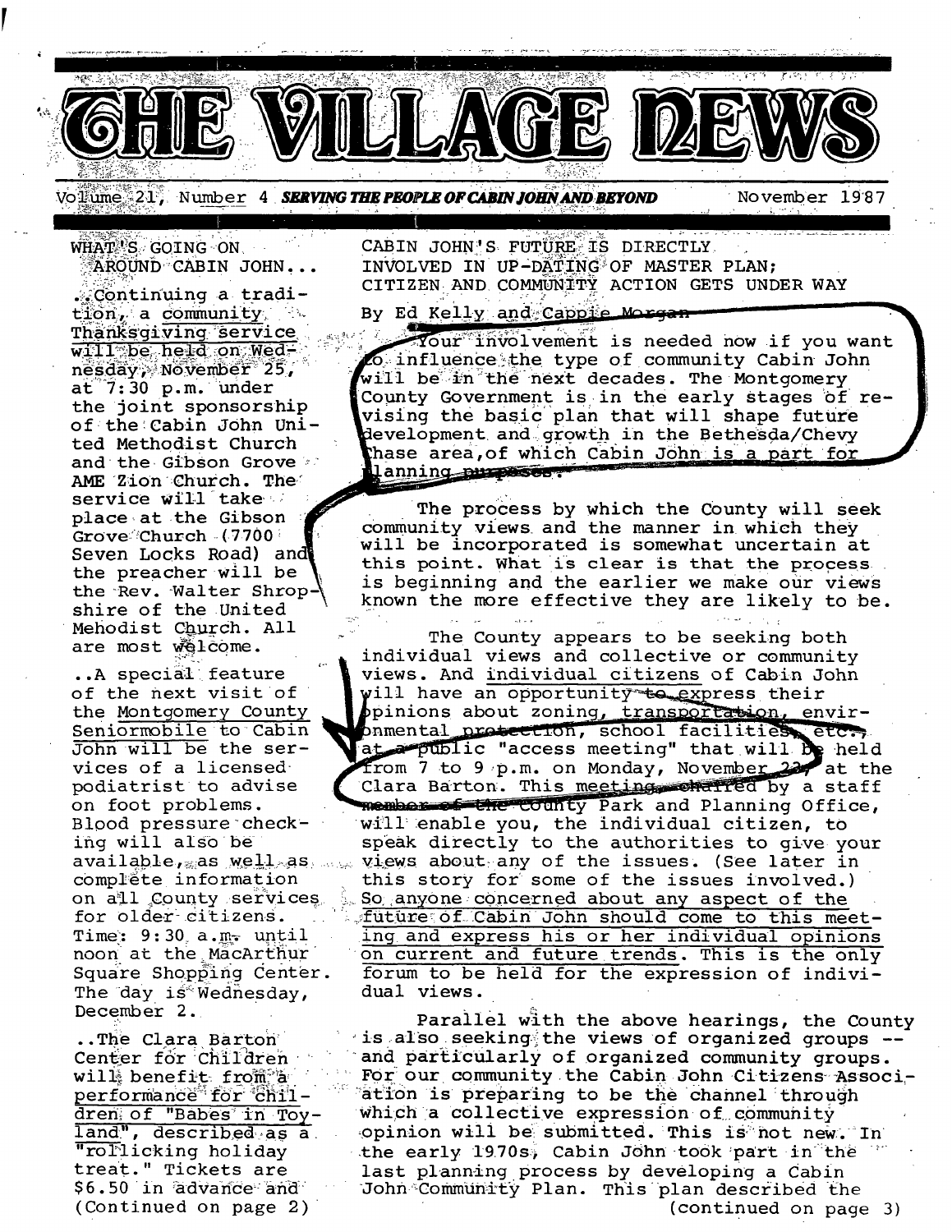,2

(Continued from page I) \$7.50 at the door and may be purchased thru the mail from the Center at 7425 MacArthur Blvd., Cabin John 20818 (tel. 320-4565). The performance will take place Saturday, December 5, at 11 a.m. in Gaston Hall on the Georgetown University  $\texttt{examples} \rightarrow \texttt{new}$ 

.. An anonymous correspondent has asked the paper to publish the following message: "Thanks to the couple who aided us Oct. 24 when bicyclist with  $\tilde{q}$ uitar-fell on towpath; recovering nicely, thanks in no small measure to your kindness. "

**NEWS** FROM NEARBY...

..A proposal to build 49 multi-storied town houses adjacent to Bannockburn School was turned down by the National Capital Park and Planning Commission<sup>-after</sup> substantial oppositlon from the commun<sup>"</sup>ity.

• .Interested in checking your house for radon? For information and a list of firms that do radon testing, contact the County's Division of Environmental Planning and Monitoring at 251- 2380.

The next issue of the Village News will appear in January 1988. We wish all our readers a happy holiday season.



The above plaque appears on the memorial bench dedicated on October  $\overline{3}5$  at the Cabin John end of the Union Arch Bridge. The bench, together with three Dawn Redwood trees, is in honor of Linda Billings, an astive member of the Cabin John community until her untimely death two vears ago. Linda's motherscame from California. to join many friends at the dedication. (Photo by Peter Vogt)

#### ANNUAL HOLIDAY PARTY, DECEMBER 6

Every December Cabin John has a family holiday party. This year it will take place on Sunday afternoon, December 6, from  $4$  to 6 p.m. at the Clara Barton School. There will be singing of carols,and Sandy Rothman, professional storyteller, will te $\mathbf{I}_{\mathcal{C}}$ wo stories. It is even rumored that Santa Clefus may put in an appearance! Small children are especially welcome. Beverages will be provided, and each family is asked to bring a plateful of snacks, cookies. etc., to place on the refreshment table.

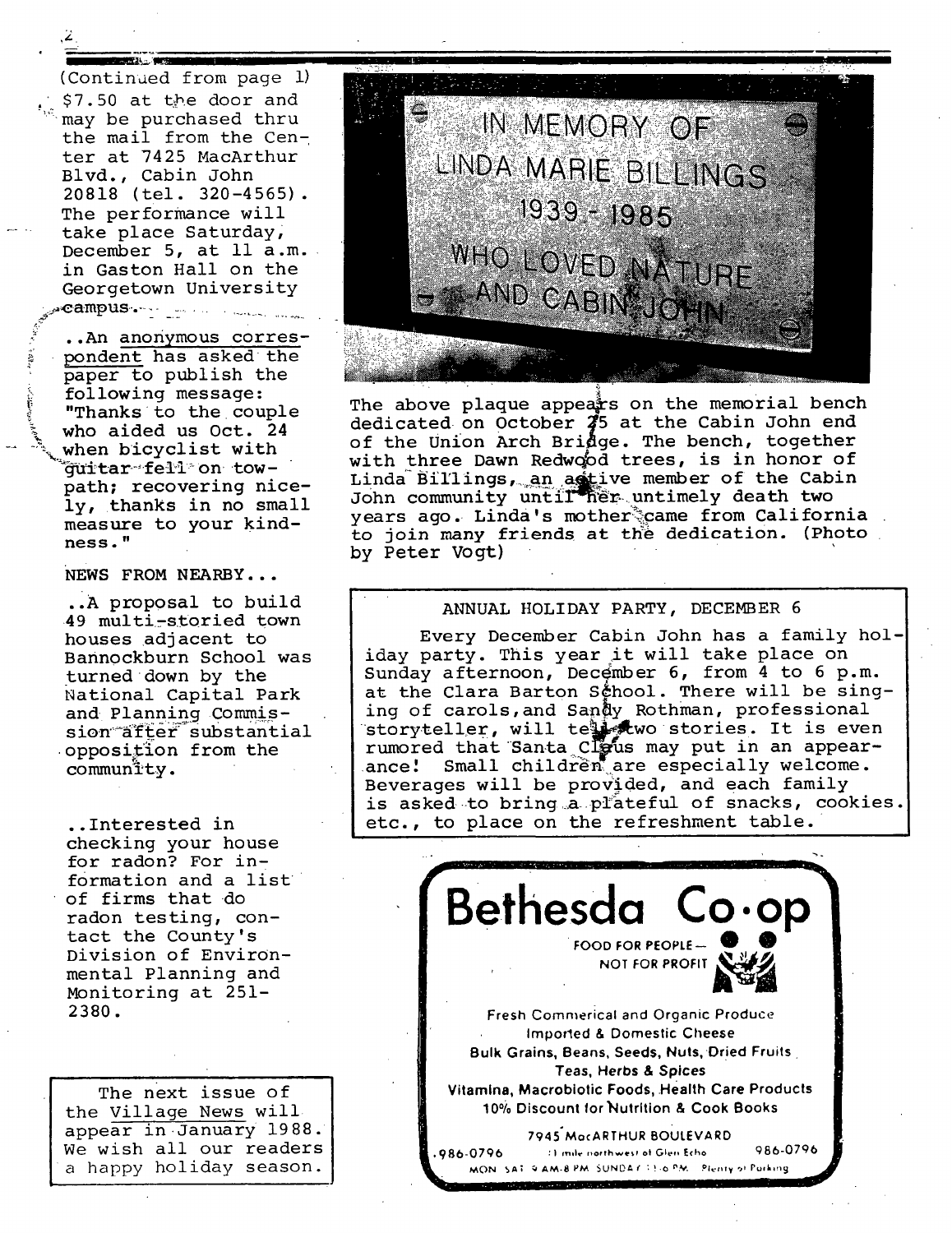

# **Mark Willcher and Company**

landscape designers / contractors

7515 arden road cabin john, maryland 20818  $(301)$  320-2040

# $\sim$ : Christmas Trees

10 % discount with this flyer Come and buy your Itoliday Greenery at our Christmas Tree Stand on the corner at Bradley Boulevard and Fairfax Road one block west of Bradley Shopping Center in Bethesda Phone no. 652-2936 after Dec, 5

Frazer Fir<br>Scotch Pine White Pine Douglas Fir

Wreaths and Garlands Christmas Tree Stands

Trees 6-12 feet tall. Individual orders on request We look forward to seeing you again<br>this Holiday Season Mark Willcher and Co.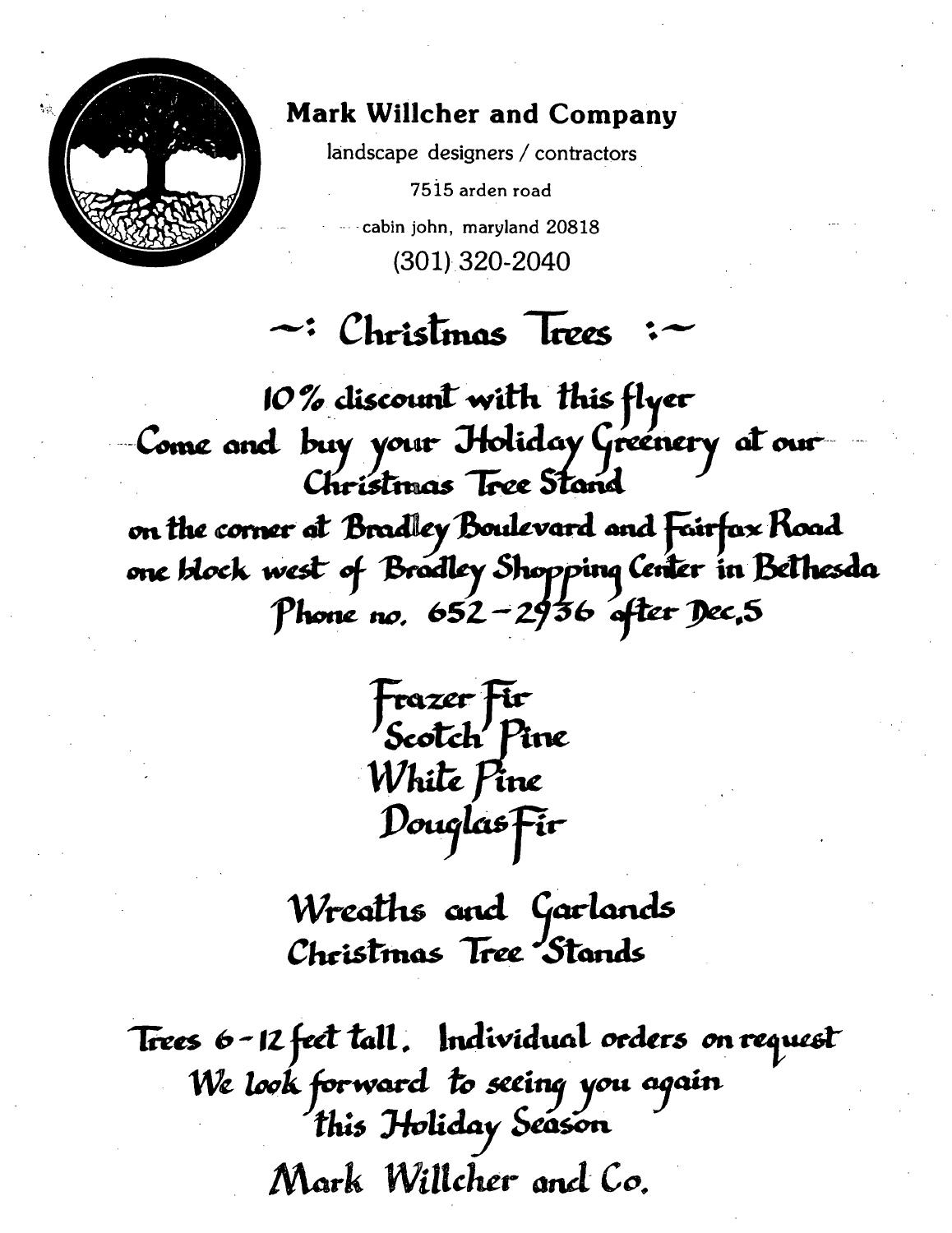# **THE VILLAGE NEWS** 3

#### PLANNING. Y.. (Continued from page i)

unique history of our neighborhood and specified the guidelines by which it wanted to influence future growth in areas such as land use, transportation, environment, and education.

And in most respects the Cabin John plan was 'followed in the intervening years. But now it is time to up-date those guidelines so as to make sure that the B/CC Master Plan accurately reflects Cabin John's vision of its future.

To this end an informal working group was set up at the last meeting of the Citizens Association in October. The group is wide open for additional members and of course will be complemented by the existing committees of the Citizens Association.

A preliminary r@port of the working group will be made at the next Citizens Association meeting that will be held on Tuesday, Nov- under current zoning. ember 24, at 8 p.m. at

here are the major is ity has an interest in<br>sues as seen by working many public facilities sues as seen by working many public facilities<br>group thus far: even as the Clara Barton

A. Transportation: The development of lower Montgomery County has resulted in a substantial increase of traffic through Cabin John. Control of thru • traffic and safety issues are therefore critical to our commun- MacArthur Boulevard and citizens Association ity. the Beltway bridge). meeting.

existing natural and human environment of Cabin John will be severely impacted by additional development, either public or private. All such development must be considered in the context of preserving the existing sense of space in Cabin John. This involves: -maintaining trees -retaining existing

narrow streets -retaining the current housing scale and density

-protecting or restoring community streams, springs, and drainages -protecting and expanding pedestrian connections (paths)

C. Development: Clearly there is community concern about further development within Cabin John. Can we preserve our present tree-canopied, rural-like setting? We need to take a look at all remaining undeveloped parcels, at possible subdivisions, and at the potential for commercial development

ENDEL 24, at 0 p.m. at D. Facilities and<br>Clara Barton School. Services: The comm Here are the major is- $\frac{\text{Services:}}{\text{I+U}}$  here communsuch as the Clara Barton School; the C & O Canal and the George Washington.Memorial Parkway; the Cabin John Parkway; MacArthur Boulevard; the Union Arch Bridge; and the Griffith Park Bridge (small bridge next to

B. Environment: The E. Historic sites: ' Come!

As part of its planning process, the County is considering historic sites. Some, but by no means all, of the historic sites

**I** 

- in Cabin John are:
	- Union Arch Bridge
	- Griffith Park Bridge -Cabin John Hotel
	- Gas House - Lock Houses 8, 10, and ii
	- Locks 8 12
- TeToro's chapel
- Archeological sites of Indian and industrial activity

A tentative timetable for working out community views on these issues has been outlined as follows:

Nov. 1987 - Citizen input at November 24 CJCA meeting (probably to be continued with another meeting in December)

Jan. 19 88 - Working group meetings (continuing through February)

Mar. - Presentation of draft updated plan for citizen comment and reaction

Apr. - Revision of plan

May - Final review and adoption of plan by community

In the early 1970s, the community worked together to develop a community plan that has stood the test of time. Building on it, we should be able to do the same again. For a good start, we are looking for a lively discussion at the November 24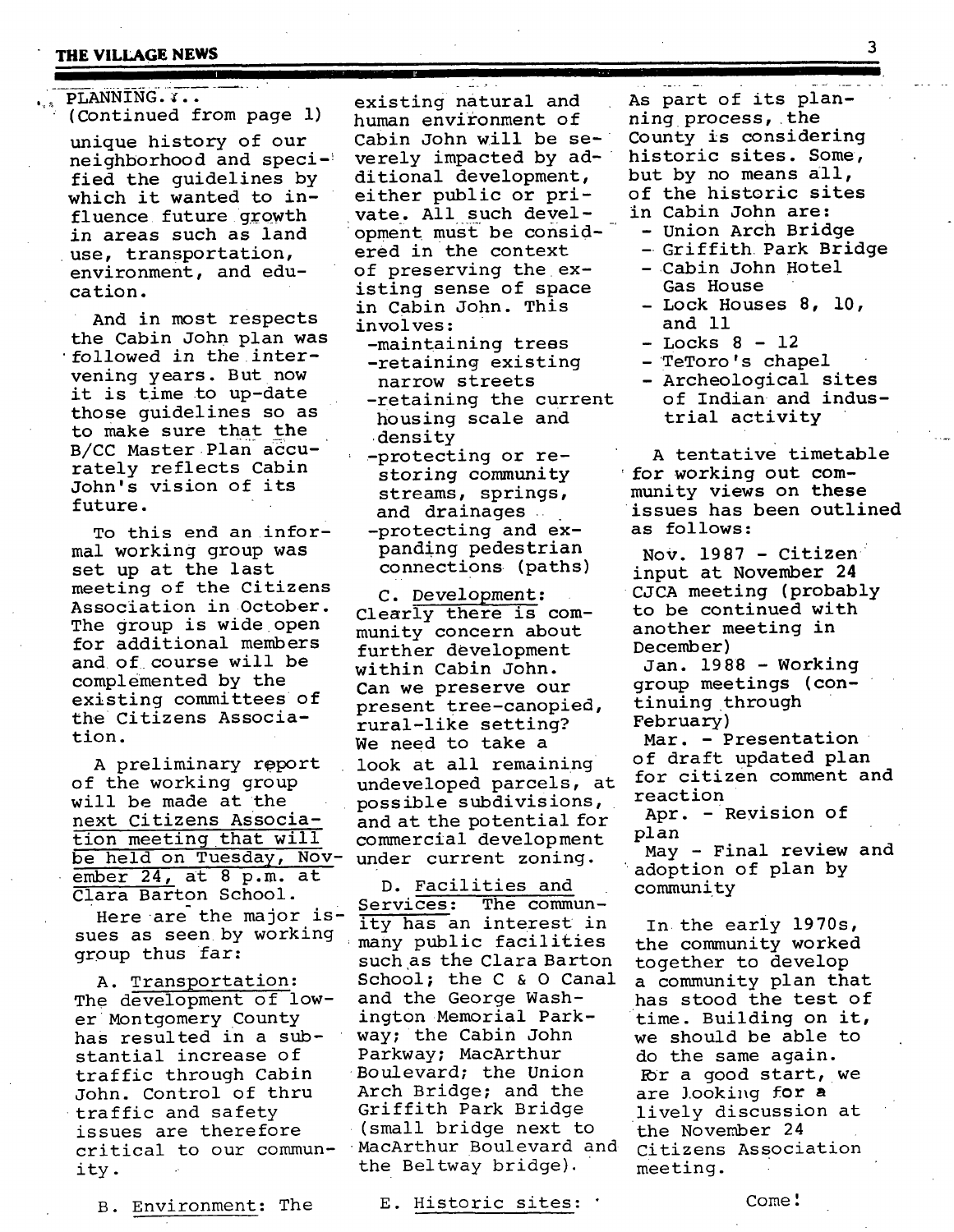### A THANK-YOU TO CRAB FEAST HELPERS!

With the first snow of the season already come and gone, it's hard to remember that it was only two months ago that Cabin John celebrated with its annual crab and chicken feast. But it's not **too**  late to thank those who volunteered their time to make the big event a success. Here's a list (and the Village News apologizes in advance if anyone has been omitted; it's hard to keep track of so many enthusiastic volunteers.)

Ticket sales: Diane Leatherman, Eva Stollwein, Helen Wesner, Mike Wright, Jean Maggio, Bob Willkoff, Vegetables: Gloria Betsy Cheney, Celeste .... McKinney, Margaret. Swedenberg, Elaine Mazzi, Kay Kemp, Catherine Lichtblau, K. Corrigan, Frank McKinney Tables & Chairs: Andy

Rice, Mike Hahn, Ed



Kelly, Joe Lee, Mark Leatherman, Milo Robinson, Mark Willcher, Judy Vogt.! (And thanks to the churches that lent the £ables and chairs: Cabin John United Me£hodist, Glen Echo Church of the Redeemer, Cabin John Full Gospel Washington Church) Set Up: John Gelb, Tom Green Signs: Pat Lee, Jill and Phil Sayre. (And thanks to the Wild Bird Center for storing the signs) Clean Up: Mark Leather-

man, Peter & Susan Vogt Yard: Claude Clifton Crabs: Susan Vogt Coleman, Liz Hook Veggie cookers and servers:Betty Ann Bullard, Claude Clifton, Margaret Coleman, Susan Gelb, Liz Hook, Anne Hunton,

HOUSES FOR SALE Properties currently for sale in Cabin John include the following:

31 Ericsson R0ad, rambler, 3 br, 1 ba,

7 Webb Road, rambler, 2 br, i ba, \$129,900 6509 75th Place, contemporary Victorian, 3  $\bar{b}$ r,  $2\frac{1}{2}$  ba, \$324,900 6531 79th Place, contemporary, 3 br, 2 ba,

FOR RENT 6505 76th Street, contemporary colonial, 3 br, 2% ba, \$1800 (Information from Cindy Offterdinger, 951-0313

\$107,500

\$599,000

or 897-8048)

Peter Jones, Mia Keefej Basia LeClere, Frank McKinney, Gloria McKin-' ney, Karen Manion, Michele Morgan,Alisha Morgan, Connie Rice, Lena Rose, Stacy Rose, Susan Vogt, Judy Vogt, Celeste Swedenberg, Leslie Wells, Linda Wichman, Maureen Willoughby

- Drinks: Tony and Jean Maggio
- Chicken: David Murphy, Cherry Doyle, Scott Gilkeson. Fred and Judy MopsiK, Gene Wright
- T-shirts and Citizens Association: Wanda • Veraska
- Purchasing: GeorgeAnn Wesner
- Financial: Clare Amoruso, Judy Duffield, Ed Kelly
- "General Goodbodies": Peter Vogt, Nicki Wright

And the general chairperson: Maureen Willoughby

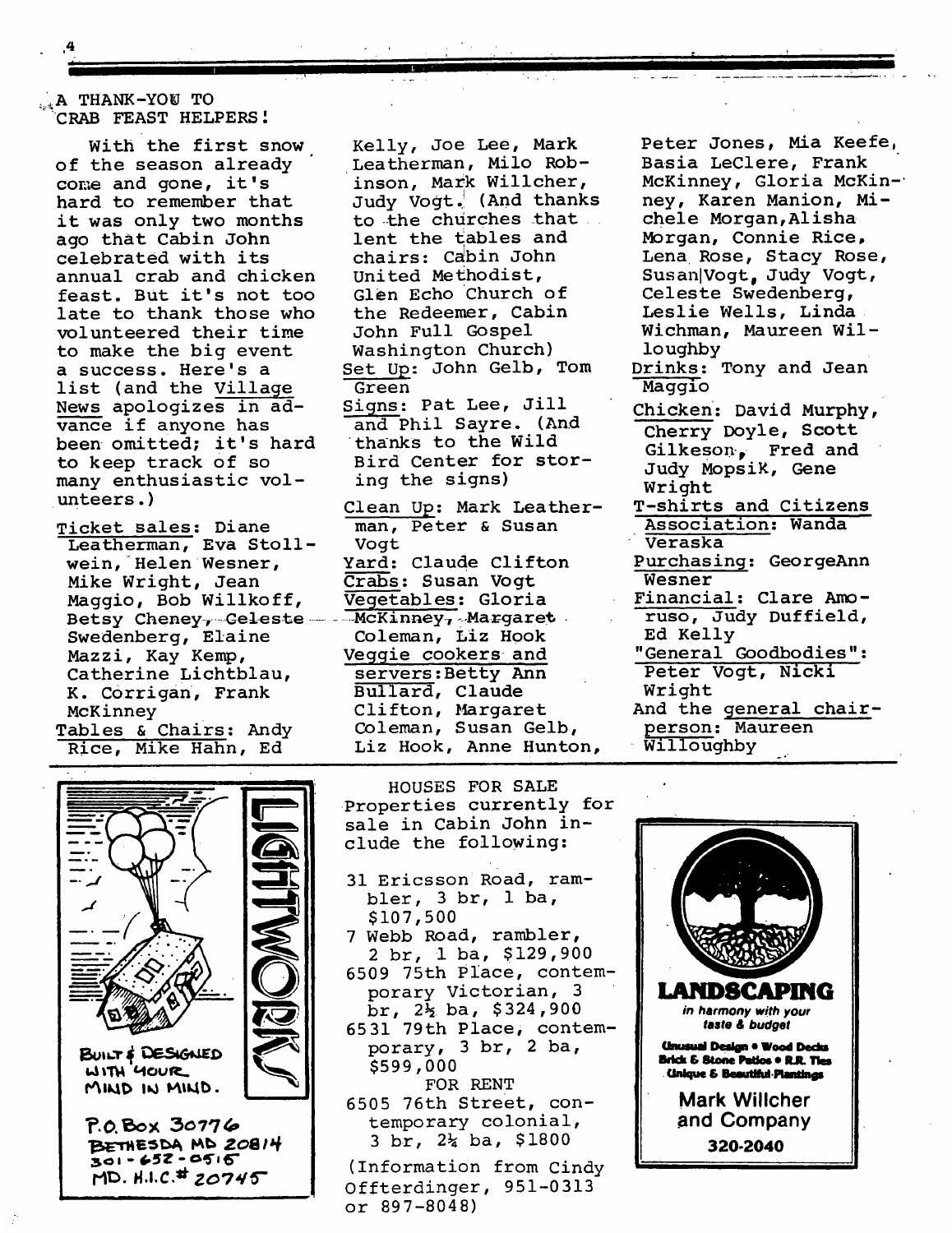

cOMMUNITY MOURNS DEATH OF BILL WHITE

Nathaniel White, known to his scores of friends in the Cabin John area as "Bill" or "Billy," died on October 21 after a long illness. Funeral services were held at the Gibson Grove Church on October 24.

Bill was a real gogetter when it came to doing things to benefit Cabin John. **His**  leadership in organizing the annual town Crab Feast was legendary and it was only proper that for many years the Feast was held in the open space behind his house on Carver Road.

He always had some community betterment project to work for, but he modestly didn't take much credit, although he did consent to serve for a period as vice-president of the Cabin John Citizens Association.

Bill was also very active in the Gibson Grove Church of which he was a Trustee. And he was known far and wide as a remarkably fine gardener, whose flowers and vegetables were the envy of all his friends. But they benefited too, because Bill, in his true community spirit, was very generous in qiving away the beautiful things he had grown.

### COMMUNITY CALENDAR

Monday, November 23 From 7 to 9 p.m. County Planning staff will be at Clara Barton School to hear views of individual citizens on zoning, roads, and other public facilities

Tuesday, November 24 Cabin John Citizens Association meeting, 8 p.m., Clara Barton School. Discussion of community views on Cabin John\_. Master Plan

Wednesday, November 25 Community Thanksgiving Service, 7:30 p.m., Gibson Grove AME Zion Church (7700 Seven Locks Road)

Wednesday, December 2 Montgomery County Seniormobile at MacArthur Square shopping center from 9:30 a.m, to 12 noon

Saturday, December 5 Benefit performance for Clara Barton Center for Children of "Babes in Toyland" at 11 a.m., Gaston Hall, Georgetown University campus

Sunday, December 6 4 to 6 p.m. Annual Cabin John Holiday Party, Clara Barton School



99 S. Washington Street, Rockville, MD 20850, 301/294-3130 **7200 Wisconsin Avenue, Bethesda, MD 20814, 301/986-0101**